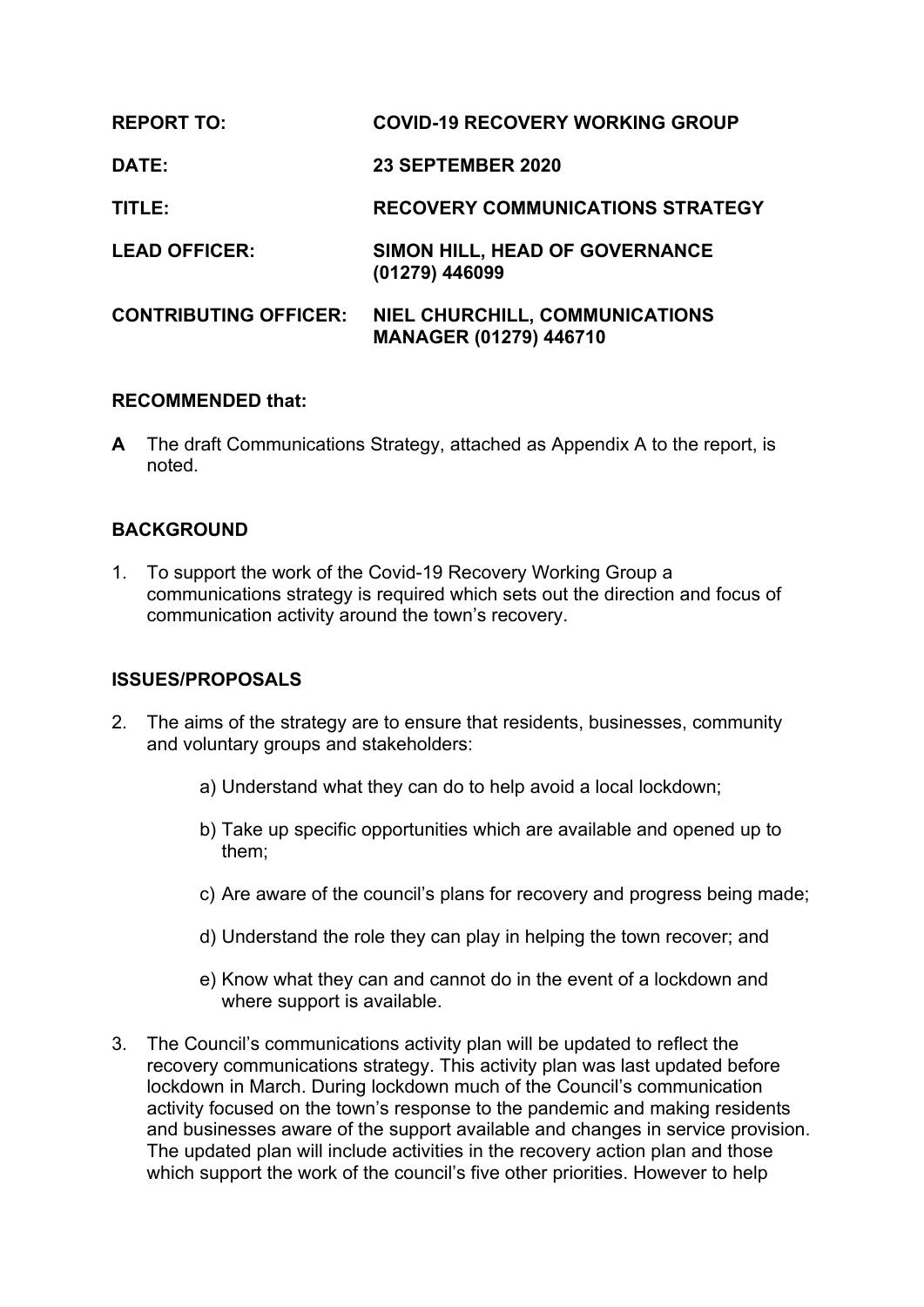prioritise the communications plan it will particularly focus on activity which supports the town's recovery.

- 4. Recovery communications will centre on these four priorities:
	- a) Looking after yourself and others (including prevention and lockdown communications);
	- b) Building resilience and strength;
	- c) Supporting residents and businesses, particularly those who are vulnerable; and
	- d) Reopening of council services and services provided by HTS.
- 5. A community forum has been set up which includes community representatives, representatives from BAME communities and residents with disabilities. This forum will have a role in helping the council identify and communicate with traditional hard-to-reach groups. Hard-to-reach groups include residents who are not accessing or cannot access information online, those who are unlikely to engage with the Council or can't speak or read English.
- 6. The Council wants to ensure that no one is further disadvantaged or isolated from the impact of the pandemic, so communication materials produced as result of this strategy must be accessible to its intended audience. All content regardless of audience should also be clear and use plain English and avoid jargon.
- 7. The top communications priority in the strategy is "protecting yourself and others" so there will be a plan of prevention messages developed as part of the business and economy work stream to help avoid local lockdowns and keep infection rates down. The strategy sets out the communication responsibilities and the partnership working in preventing a local lockdown and what would happen during a lockdown.

# **IMPLICATIONS**

**Environment and Planning (Includes Sustainability)** None specific. **Author: Andrew Bramidge, Head of Environment and Planning**

**Finance (Includes ICT, and Property and Facilities)** None specific **Author: Simon Freeman, Head of Finance and Property and Deputy to the Chief Executive**

**Housing** None specific **Author: Andrew Murray, Head of Housing**